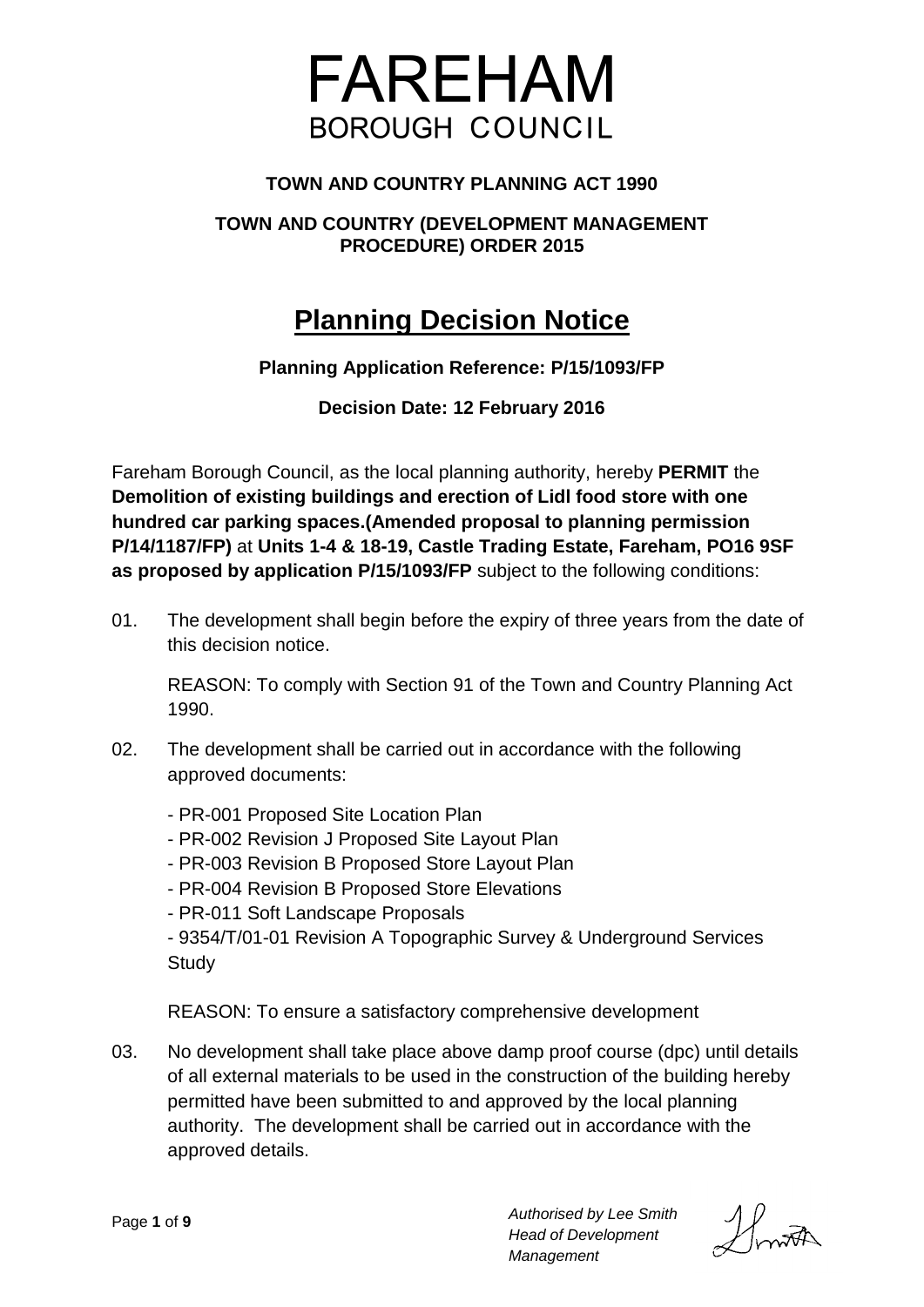REASON: To secure the satisfactory appearance of the development in accordance with Policy CS17 of the Adopted Fareham Borough Core Strategy.

- 04. No development shall take place until a construction method statement has been submitted to and approved in writing by the Local Planning Authority. The method statement shall provide for:
	- parking for site vehicles and contractors;
	- the management and coordination of deliveries of plant and materials and the disposing of waste resulting from demolition and or construction activities so as to avoid undue interference with the operation of the public highway, particularly during the Monday to Friday AM peak (08.00 to 09.00) and PM peak (16.30 to 18.00) periods.
	- areas for loading and unloading;
	- areas for the storage of plant and materials;
	- security hoarding position and any public viewing platforms (if necessary);
	- site office location;
	- construction lighting details;
	- wheel washing facilities;
	- dust and dirt control measures;
	- a scheme for the recycling of construction waste; and
	- vegetation clearance details

The development shall be carried out in accordance with the approved details.

REASON: To ensure that the construction period does not have a detrimental impact upon the environment or highway safety in accordance with Policies CS5, CS12, CS14 and CS17 of the Adopted Fareham Borough Core Strategy.

05. The store hereby approved shall not open until the applicant/developer has completed the off site highway works as detailed in drawing number 4621.008 Revision B "Proposed Off Site Highway Improvements" and drawing 4621.005 Revision B "Proposed Access Arrangements" as referred to within the legal agreement pursuant to section 106 of the Town and Country Planning Act 1990, as amended, associated with this permission.

REASON: In the interest of highway safety and policy CS5 of the Fareham Borough Core Strategy.

06. Prior to the demolition of the existing building on the site an asbestos survey the existing building and a demolition method statement to protect against risks from the release of asbestos fibres during demolition

Page **2** of **9**

Howth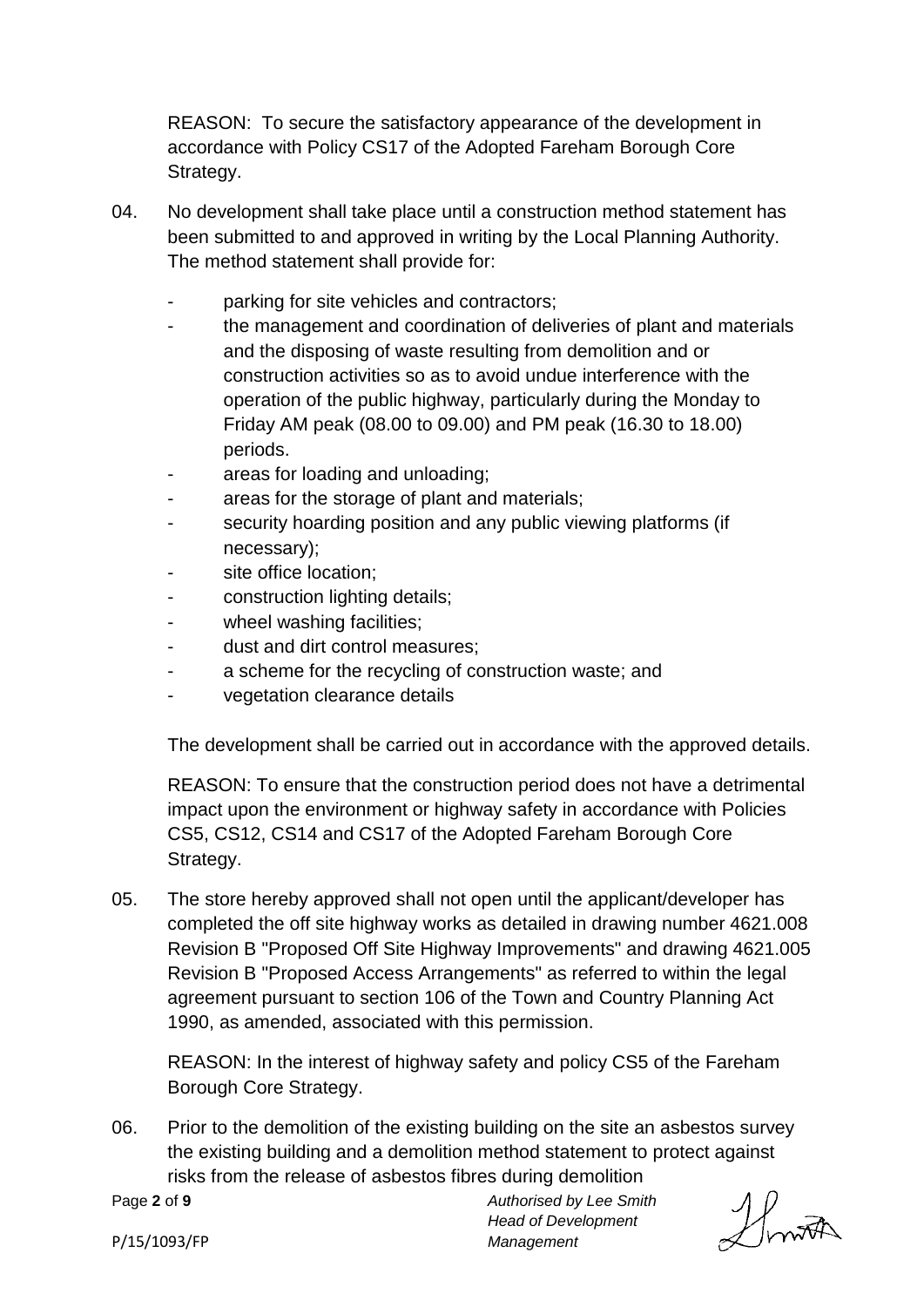shall be submitted to and approved in writing by the Local Planning Authority. Demolition shall be undertaken in accordance with the approved details.

REASON: To ensure that the construction period does not have a detrimental Impact upon the environment and amenities in accordance with Policy CS17 of the Adopted Fareham Borough Core Strategy.

07. Prior to work on the building foundations or water services being laid (which ever is the sooner):

a) Additional intrusive ground investigations and an assessment of the risks posed to human health, the building fabric and the wider environment including water resources shall be carried out. The methodology for the investigation shall first be submitted to and approved in writing by the Local Planning Authority; and

b) The results of the additional investigation and where required, a strategy of remedial measures and detailed method statement to address identified risks, shall be submitted to and approved in writing by the Local Planning Authority. The Strategy shall include the nomination of a competent person to oversee the implementation of any remediation measures.

The development shall be carried out in accordance with the approved details.

REASON: To ensure that the construction period does not have a detrimental impact upon the environment and amenities in accordance with Policy CS17 of the Adopted Fareham Borough Core Strategy.

08. The store hereby approved shall not open until the scheme of remedial measures (pursuant to condition 07b above) have been fully implemented with verification of the installation of the mitigation measures submitted to and approved in writing by the Local Planning Authority prior to first occupation. The verification shall include photographic evidence and "as built" drawings.

REASON: To ensure that the construction period does not have a detrimental impact upon the environment and amenities in accordance with Policy CS17 of the Adopted Fareham Borough Core Strategy.

09. No piling or any other foundation designs using penetrative construction methods shall be used on site unless details of the use of any necessary equipment/plant has been submitted and approved in writing by the Local Planning Authority. The development shall be undertaken in accordance with the approved details. The details approved shall include a noise and vibration assessment and a scheme of mitigation measures.

REASON: To ensure that the construction period does not have a detrimental impact upon the environment and amenities in accordance

Page **3** of **9**

Howth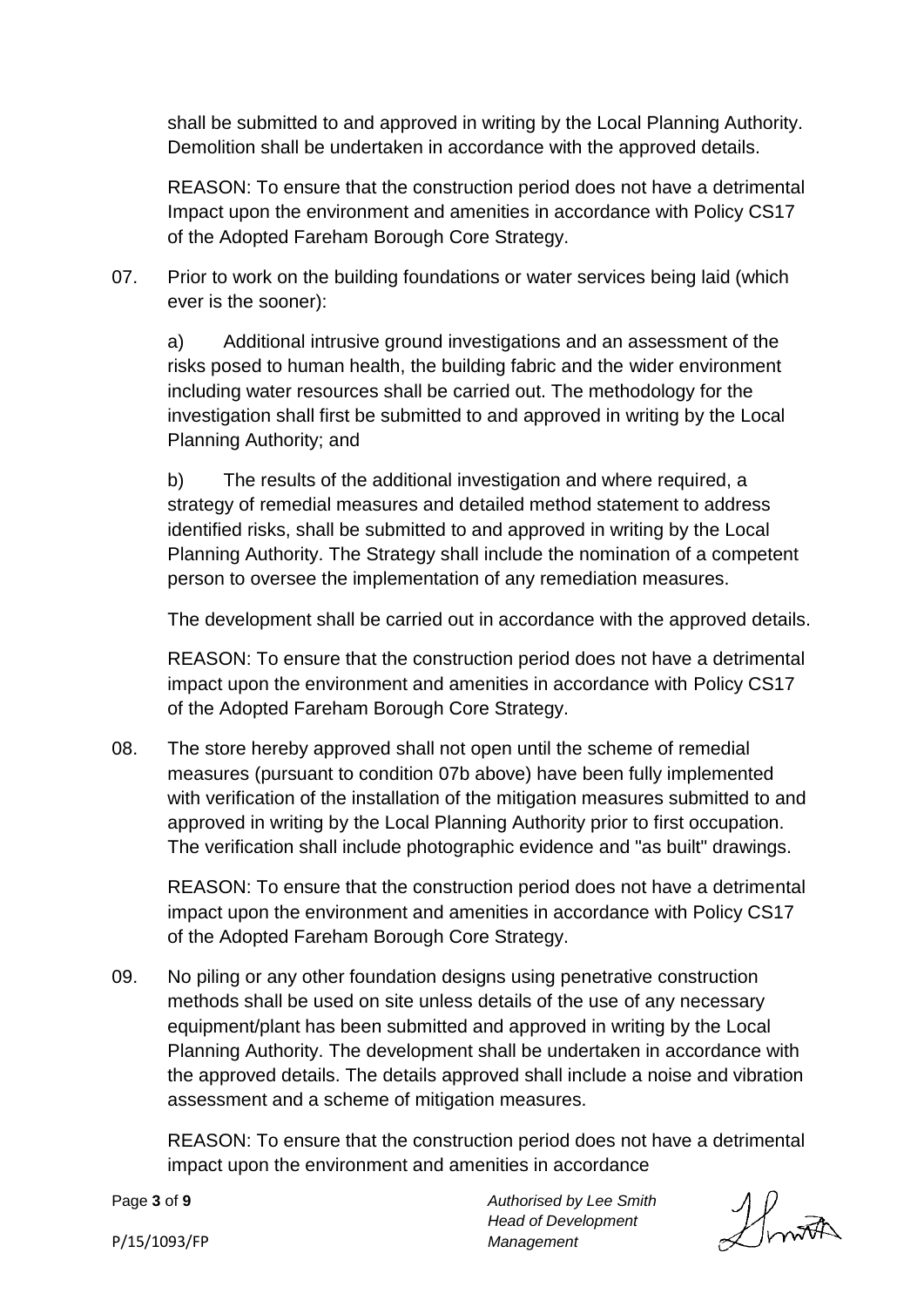with Policy CS17 of the Adopted Fareham Borough Core Strategy.

10. The site shall be monitored during construction for evidence of previously unidentified contamination. If suspected contamination is encountered then no further development shall be carried out in the affected area(s) until investigation and remediation measures have been agreed in writing by the Local Planning Authority.

REASON: To ensure any land contamination not previously identified is assessed and remediated so as to not present any significant risks to human health or the wider environment in accordance with Policy CS17 of the Adopted Fareham Borough Core Strategy.

11. Lighting shall be installed in accordance with the Philips Lighting Report for the Exterior Carpark dated 11.11.2015 and the drawing dated 12.11.2015 prepared by Philips and titled Carpark Lighting Levels Initial Lighting Levels.

REASON: To secure the satisfactory appearance of the development in accordance with Policy CS17 of the Adopted Fareham Borough Core Strategy.

12. The store hereby permitted shall only be used for a hard discount food store. This is defined as a store which is characterised by; non-food ranges promoted through "weekly specials", dominance of private or "exclusive" labels with few national brands, selling a limited range of products (less than 3,500 product lines which can be demonstrated through the availability of stock keeping records as requested), significantly cheaper products in terms of average price than all other multiple food retailers. No use other than a hard discount food store as outlined above shall occupy the premises unless an express planning permission for an alternative use is granted by the Local Planning Authority.

REASON: In the interest of preserving the vitality and viability of Portchester District Centre in accordance with policy DSP37 of the Fareham Borough Local Plan Part 2 Development Sites and Policies.

- 13. Notwithstanding the provisions of the Town and Country Planning (Use Classes) (Amendment) (England) Order 2015 (or any Order revoking and reenacting that Order), the discount food store hereby approved shall only have a maximum of twenty five percent (25%) of the total floor space used for the sale of the following goods:
	- i) Clothing and footwear, fashion accessories including handbags and luggage, watches and jewellery;

Page **4** of **9**

Howth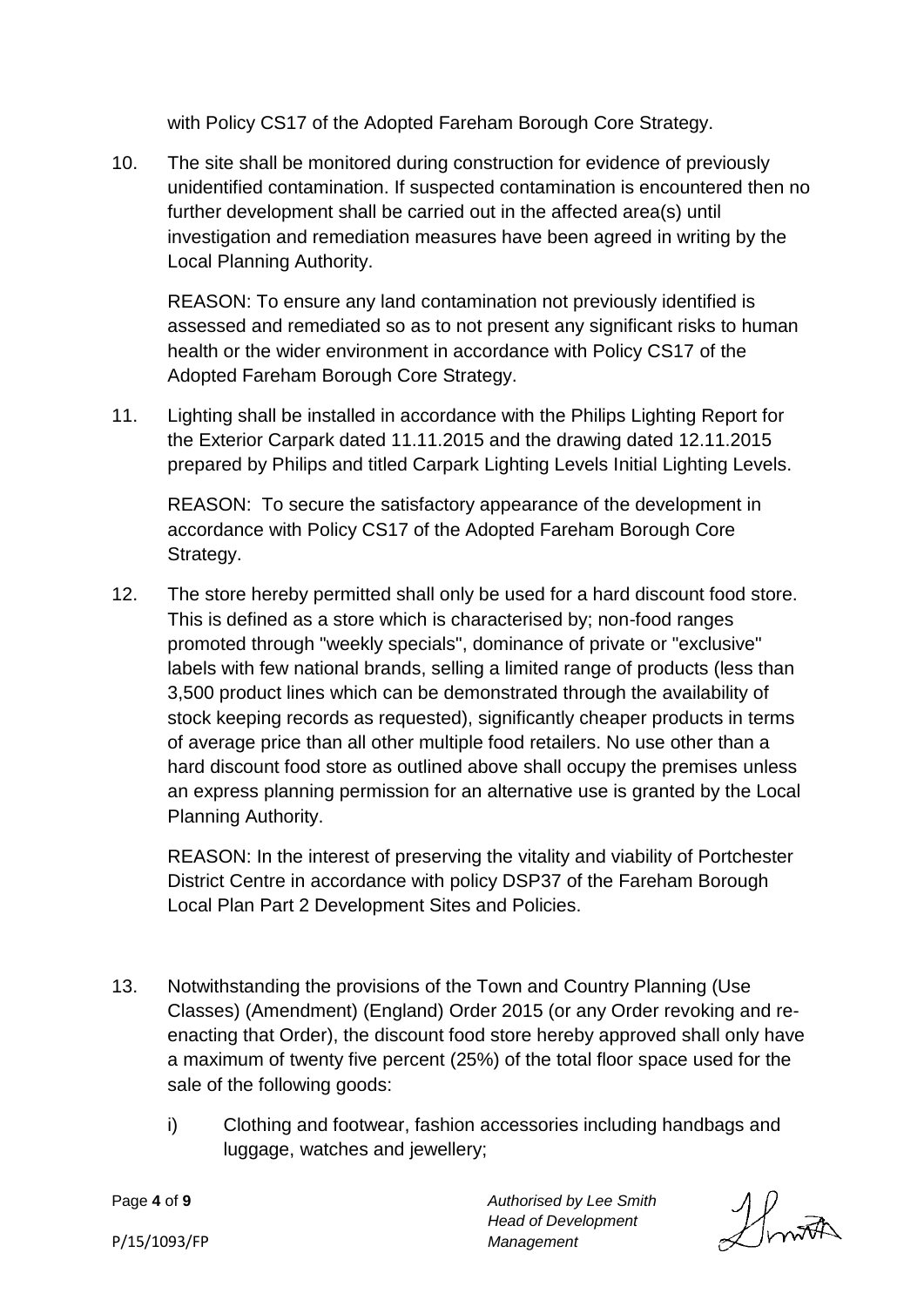- ii) Pharmaceutical and personal care products (including perfumes, toiletries, spectacles and contact lenses;
- iii) Books, music records and CD's, DVD's and other recorded media; and
- iv) Toys

REASON: In the interest of preserving the vitality and viability of Portchester District Centre in accordance with policy DSP37 of the Fareham Borough Local Plan Part 2 Development Sites and Policies.

14. The store hereby approved shall not open until the vehicular access to the site and parking layout as shown on drawing 4621.005 Revision B "Proposed Access Arrangements" has been constructed and provided in accordance with the approved plans.

REASON: In the interests of highway safety and in accordance with Policy CS5 of the Fareham Borough Core Strategy.

15. All construction work in relation to the development hereby approved, including works of demolition or preparation prior to operations, shall only take place between the hours of 08.00 hours and 18.00 hours Monday to Friday and 08.00 hours and 13.00 hours Saturdays and at no time on Sundays and recognised bank/public holidays

REASON: To ensure that the construction period does not have a detrimental impact upon the environment and amenities in accordance with Policy CS17 of the Adopted Fareham Borough Core Strategy.

16. Notwithstanding the provisions of the Town and Country Planning (General Permitted Development) (England) Order 2015 (or any Order revoking and reenacting that Order) no vehicular or pedestrian access other than those shown on the approved plans shall be formed to the site.

REASON: In the interests of highway safety and in accordance with Policy CS5 of the Fareham Borough Core Strategy.

17. No materials obtained from site clearance or from construction works shall be burnt on the site.

REASON: To ensure that the construction period does not have a detrimental impact upon the environment and amenities in accordance with Policy CS17 of the Adopted Fareham Borough Core Strategy.

18. The development shall be carried out in accordance with section 6 "Recommendations" of the Extended Phase 1 Habitat Survey, prepared by Abricon (reference 010HRHL110) and dated 19th May 2014 and section 6 "Recommendations" of the Bat Survey (Building Inspection), prepared by

Page **5** of **9**

Howth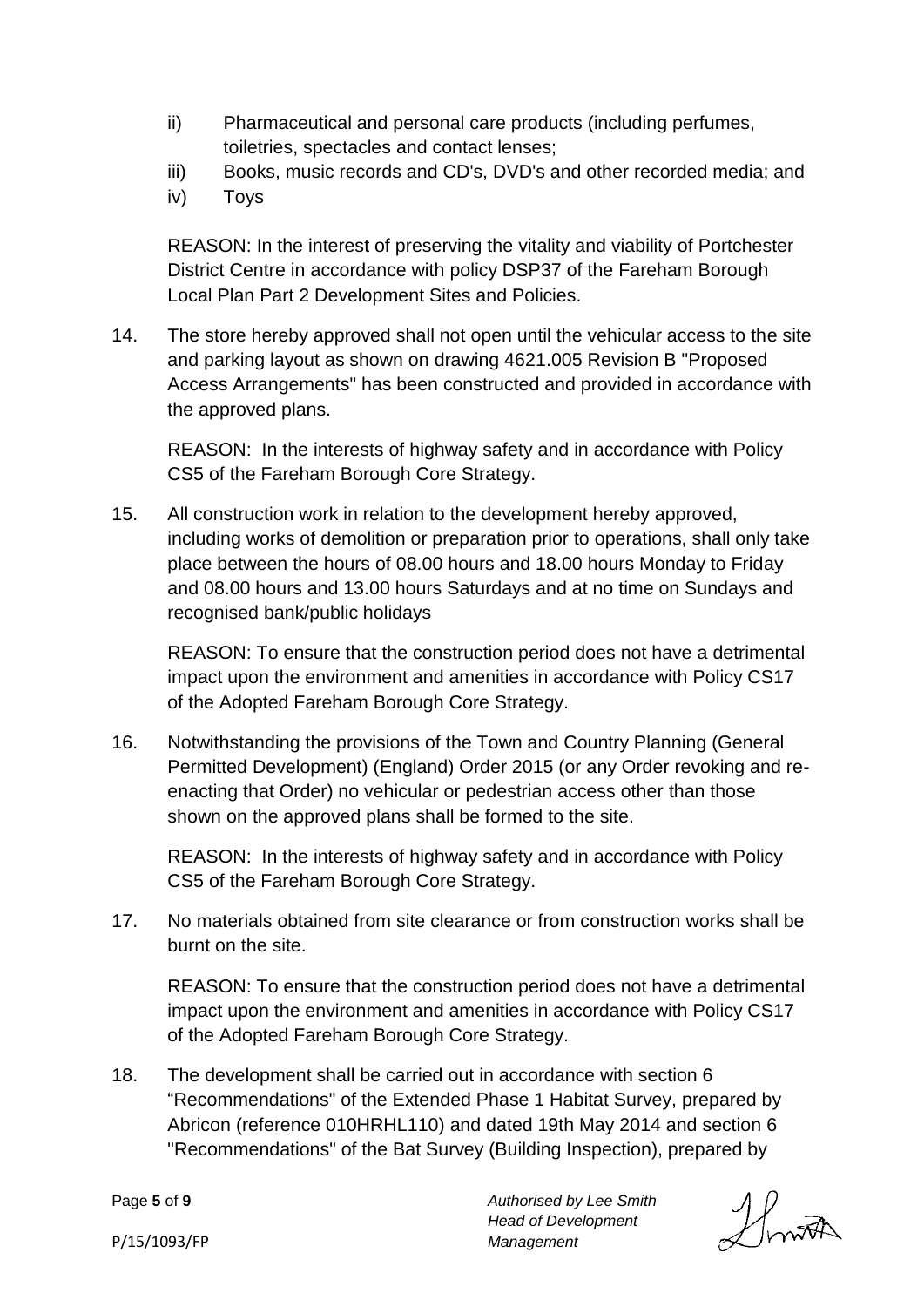Abricon (reference 010HRHL110) and dated 30th September 2015.

REASON: To ensure that the construction period does not have a detrimental impact upon the environment and amenities in accordance with Policy CS17 of the Adopted Fareham Borough Core Strategy.

19. The development shall be carried out in accordance with detail under the heading "Residual Flood Risk and Mitigation" in the Stuart Michael Associates letter dated 26th February, reference 4621/AKA/amp.

REASON: To ensure that the flood risks are appropriately mitigated against in accordance with Policy CS17 of the Adopted Fareham Borough Core Strategy.

20. The development shall be constructed in order to achieve a BREEAM 'very good' rating.

REASON: To ensure the development is constructed and operates in a sustainable manner in accordance with Policy CS15 of the Adopted Fareham Borough Core Strategy.

21. No deliveries shall be taken at or despatched from the site outside of the hours of:

> Monday – Saturday: 0600 and 2200; Sundays, Bank and Public Holidays: 0830 and 1900

REASON: To ensure that the store operations do not have a detrimental impact upon the environment and amenities in accordance with Policy CS17 of the Adopted Fareham Borough Core Strategy.

- 22. The use hereby permitted shall not be open to customers outside of the following times:
	- Monday Saturday: 0700 2200; and
	- Sunday: 1000 1700

REASON: To ensure that the store operations do not have a detrimental impact upon the environment and amenities in accordance with Policy CS17 of the Adopted Fareham Borough Core Strategy.

Howth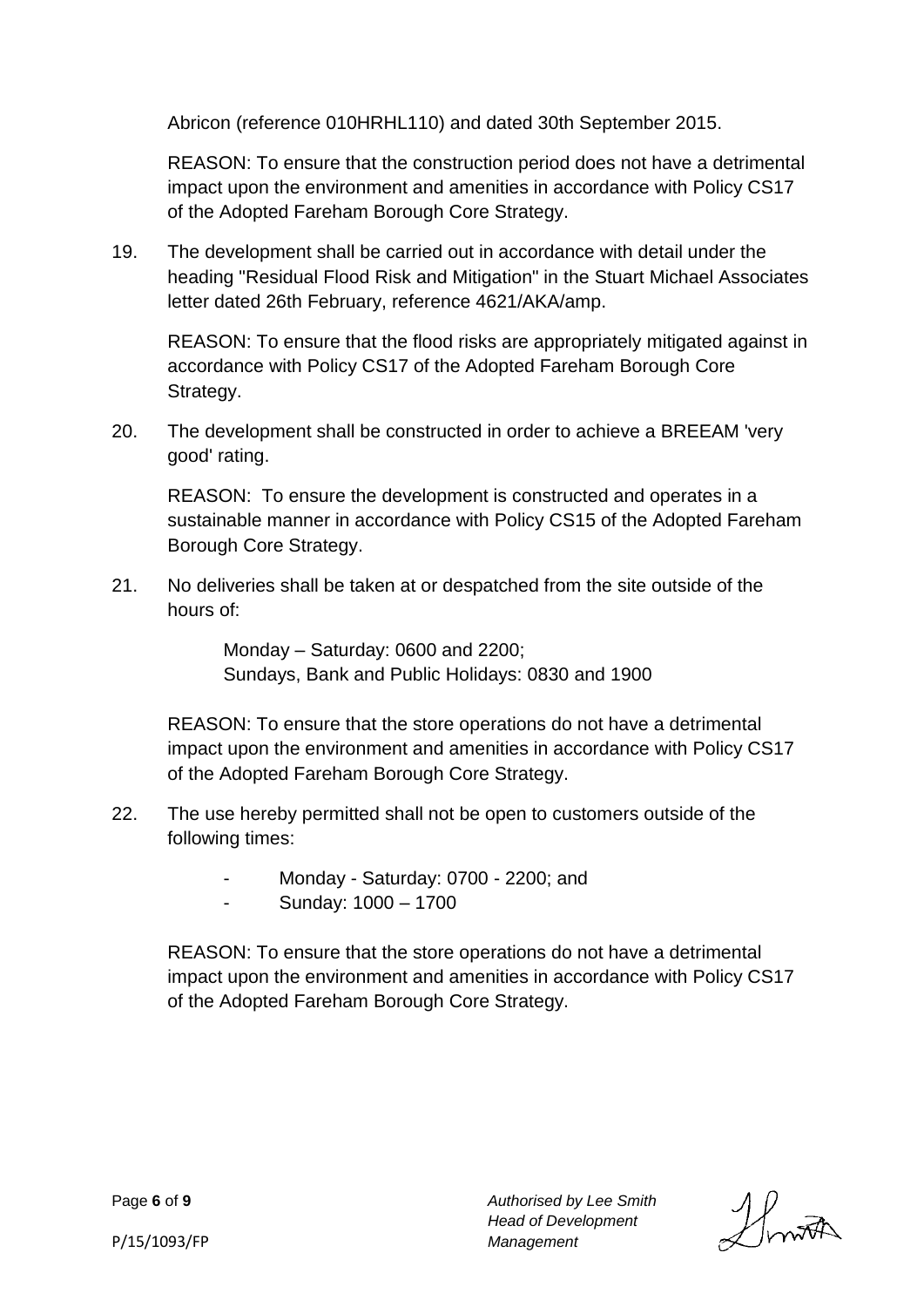# **Notes to Accompany Planning Decision Notice**

**Planning Application Ref: P/15/1093/FP Decision Date: 12 February 2016**

# **General Notes for Your Information:**

- The approved documents can be obtained by viewing the submitted application online at [www.fareham.gov.uk/planning](http://www.fareham.gov.uk/planning)
- The Council worked positively and proactively with the applicant and their agent to address any issues which came up during the course of the application being considered. A report has been published on the Council's website to explain how a decision was made on this proposal.
- Please contact the officer who handled this application Mark Wyatt on 01329 824704 or at mwyatt@fareham.gov.uk if:
	- o You would like clarification about this notice
	- o You would like to make changes to your permission
	- o You are unhappy with this decision or the way it has been reached

# **Right of appeal:**

- The person who made this application has the right to appeal to the Secretary of State against the imposition of any of the conditions this permission is subject to.
- The Secretary of State may decide he will not consider an appeal if it seems to him that, due to statutory requirements, the local planning authority could not have granted permission without the conditions being imposed.
- Appeals must be made within 6 months of the date of this decision notice (so by 12 July 2016).
- The Secretary of State can allow a longer period for giving notice of an appeal, but will not normally be prepared to use this power unless there are special circumstances which excuse the delay in giving notice of appeal.
- Appeals are handled by the Planning Inspectorate on behalf of the Secretary of State. Appeals must be made using a form which you can get from:
	- o The Planning Inspectorate, Temple Quay House, 2 The Square, Temple Quay, Bristol BS1 6PN;
	- o Or submit online at The Planning Inspectorate website at [www.planningportal.gov.uk/pcs](http://www.planningportal.gov.uk/pcs)
- There is no third party right of appeal for neighbours or objectors.

Page **7** of **9**

Howth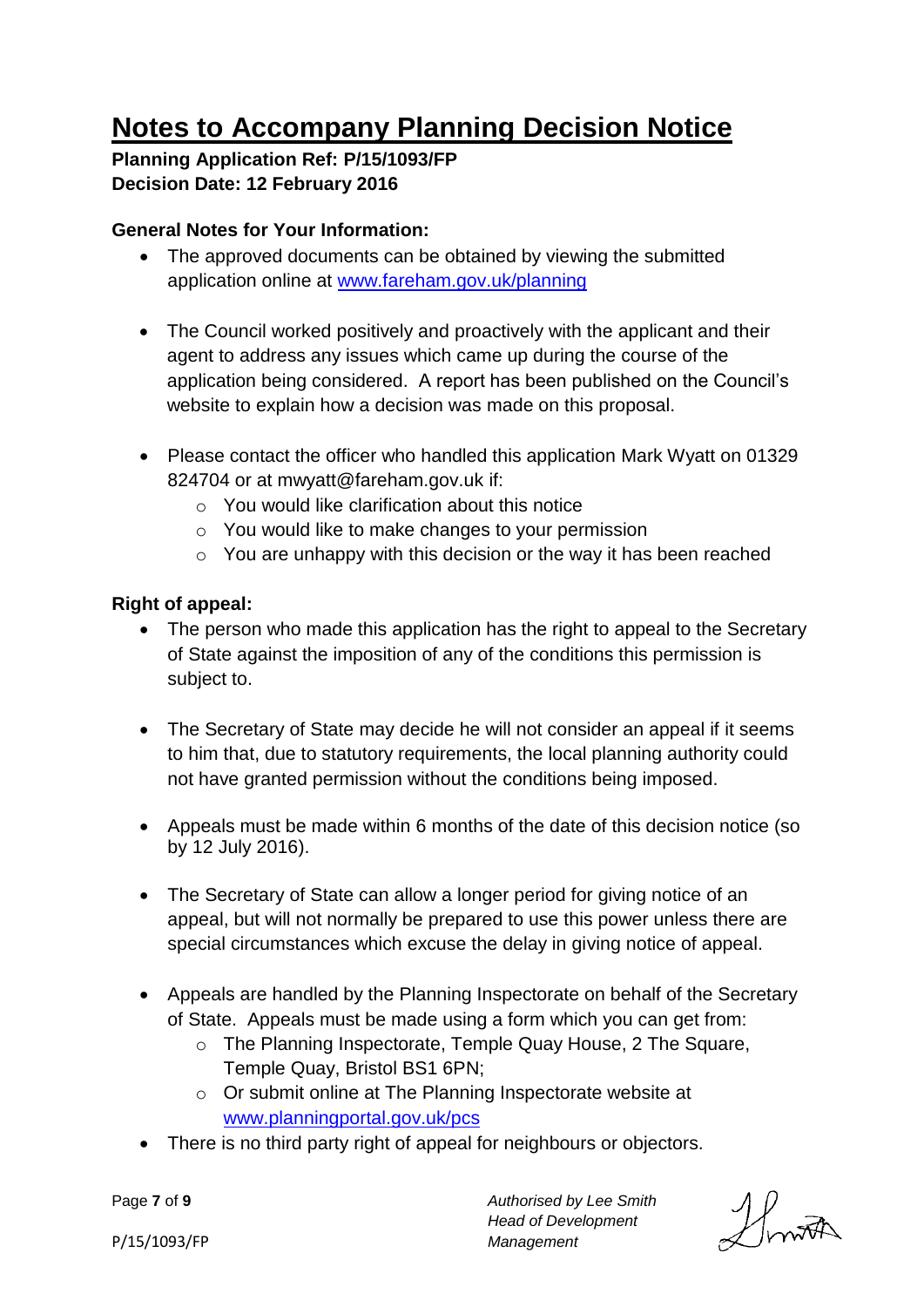#### **Purchase Notices:**

- If either the local planning authority or the Secretary of State refuses permission to develop land or grants it subject to conditions, the owner may claim that the owner can neither put the land to a reasonably beneficial use in its existing state nor render the land capable of a reasonably beneficial use by the carrying out of any development which has been or would be permitted.
- In these circumstances, the owner may serve a purchase notice on the Council. This notice will require the Council to purchase the owner's interest in the land.

#### **What to do next:**

- Please take note of the conditions this permission is subject to. If these conditions are not met, for example if works are not carried out in accordance with the approved documents, the Council has the ability to take enforcement action where necessary.
- This permission relates to town planning. It does not grant other forms of consent which you may need, for example:

#### Building Regulations consent

- o Building Regulations legislation sets out technical standards required for the design and construction of buildings.
- o For advice please contact The Building Control Partnership:
	- Telephone 01329 824 823
	- **Email [bcpartnership@fareham.gov.uk](mailto:bcpartnership@fareham.gov.uk)**
	- Website [www.buildingcontrolpartnershiphants.gov.uk](http://www.buildingcontrolpartnershiphants.gov.uk/)

#### Consent for works in the vicinity of a public sewer

- o A minimum distance of three metres (for apparatus up to three metres deep) must be maintained between any building and the public sewer. In some cases however, Southern Water will allow buildings to encroach on the public system.
- o For further information please contact Southern Water:
	- Telephone 0845 278 0845
	- **Website [www.southernwater.co.uk](http://www.southernwater.co.uk/)**

#### Works affecting neighbours

o Where proposals involve work on party walls or excavations near neighbouring properties, there may be measures required under the Party Wall Act 1996. Fareham Borough Council is not responsible for enforcing the Party Wall Act.

> *Authorised by Lee Smith Head of Development*

*Management*